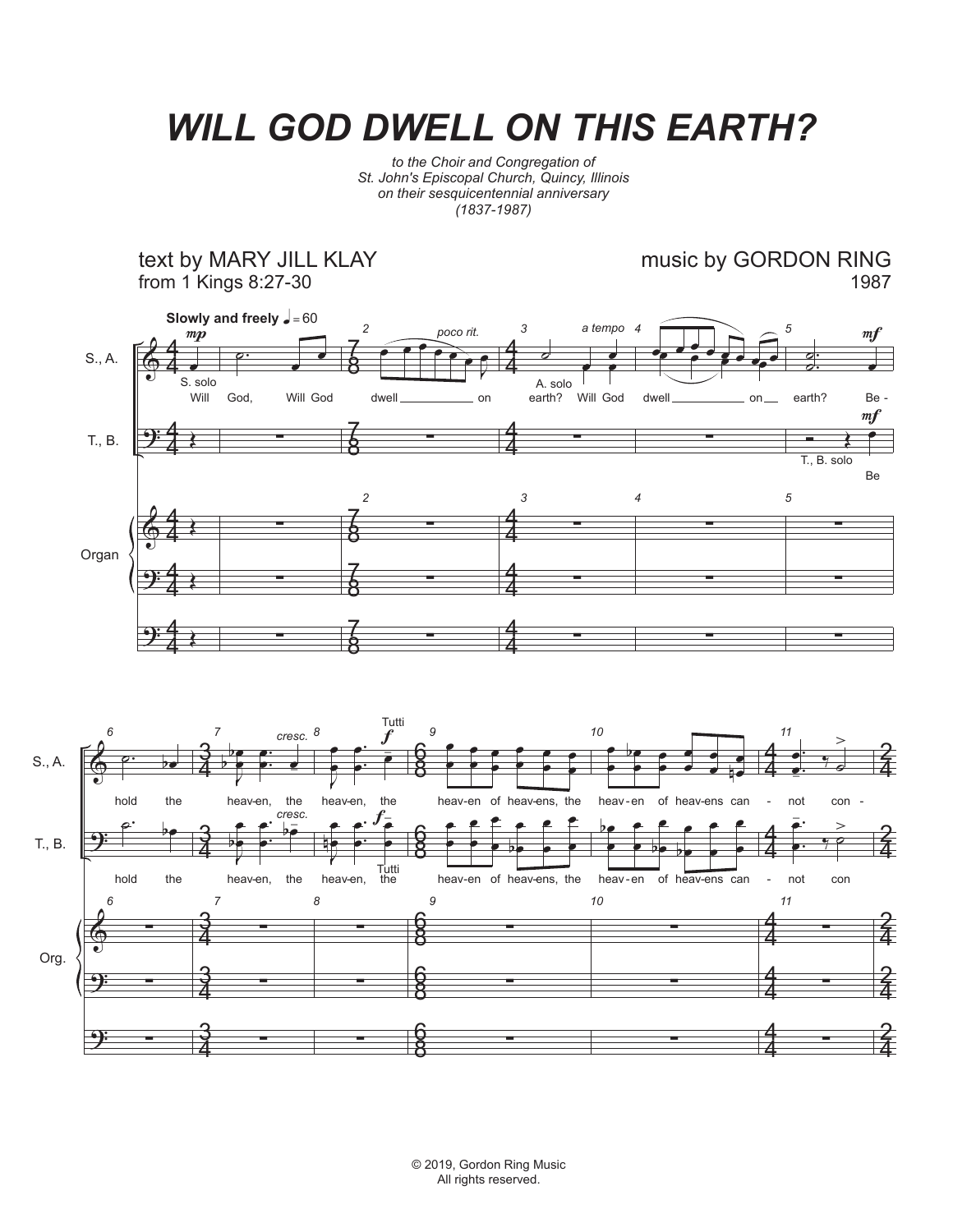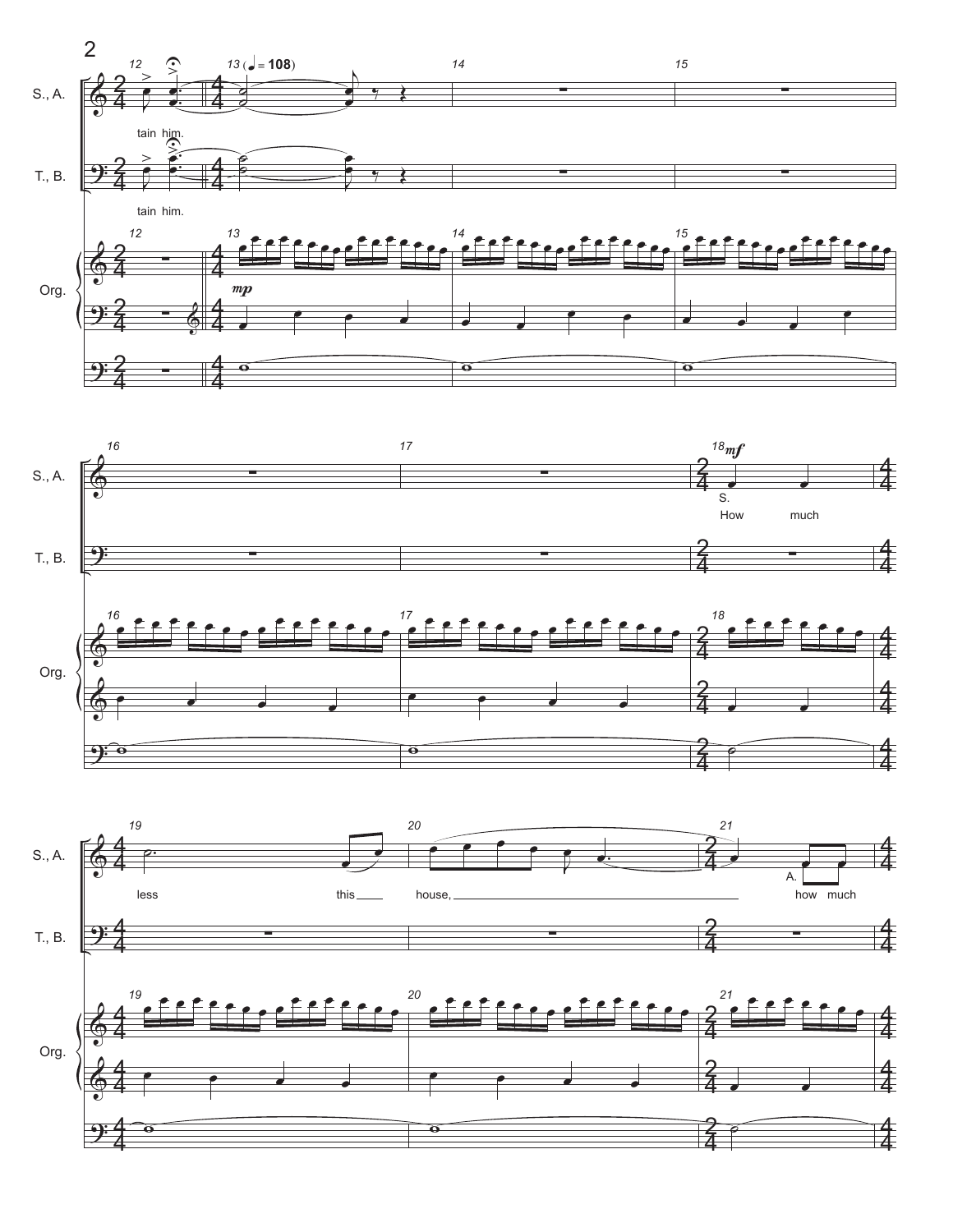

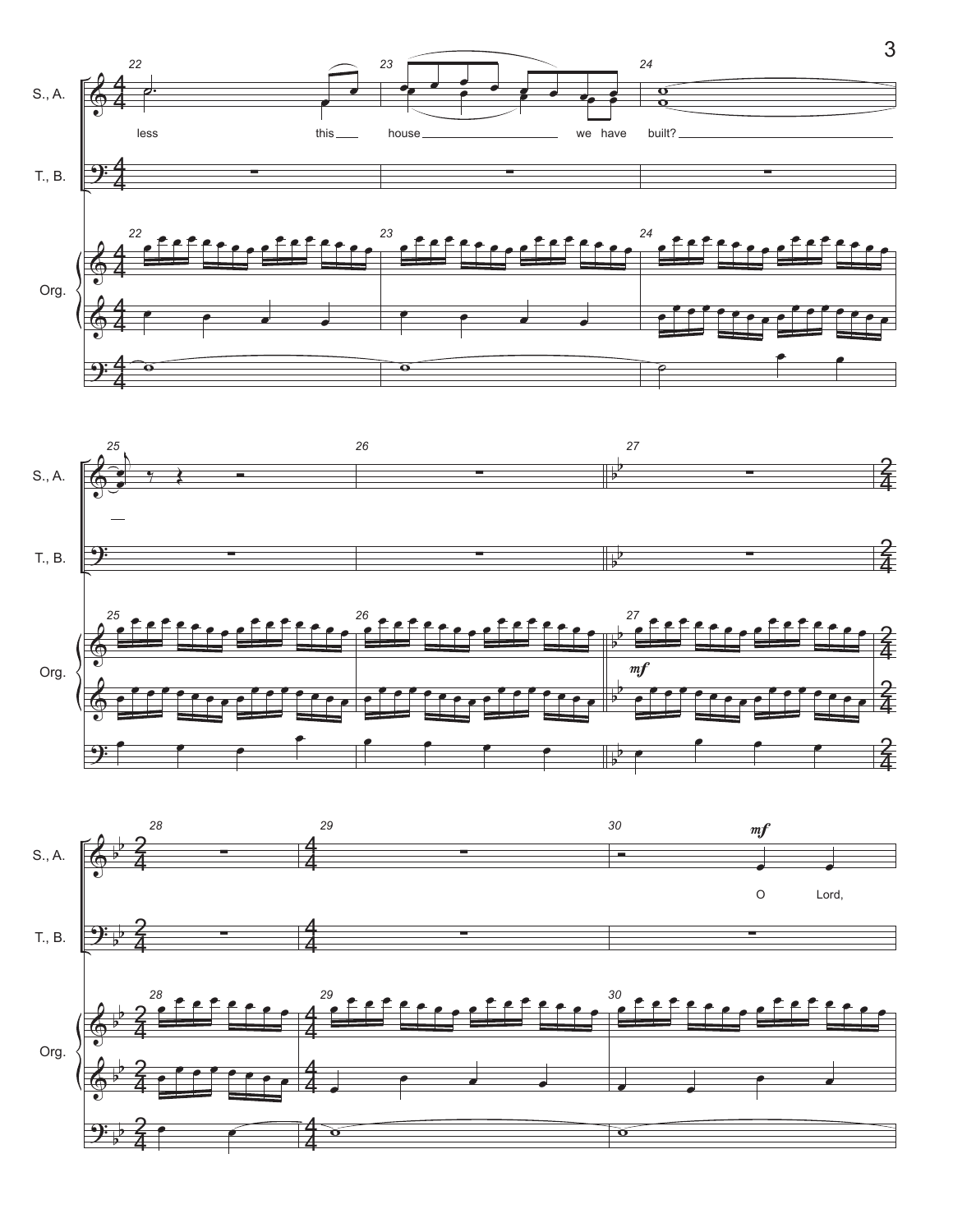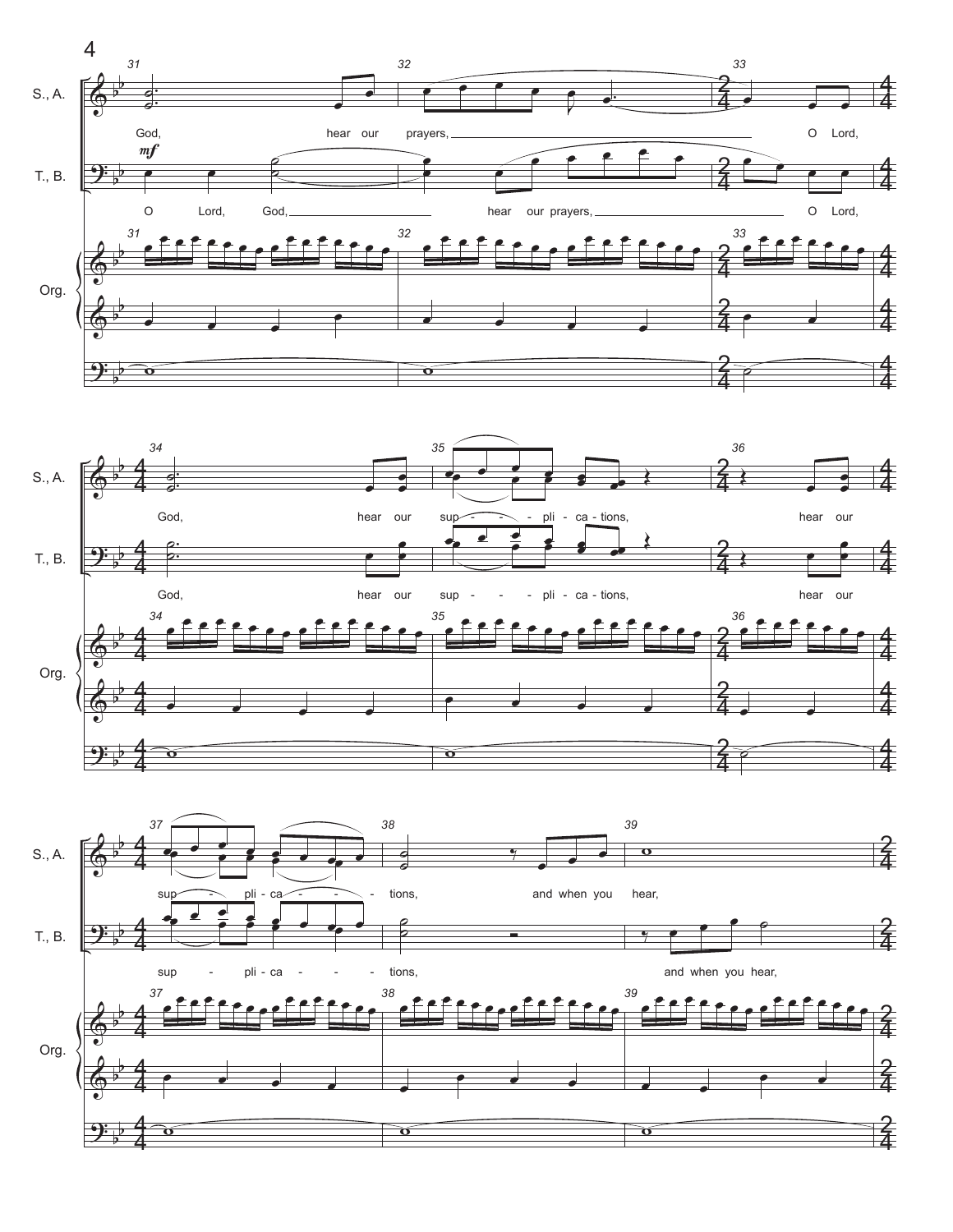

 $\Theta$ : # # w  $\ddot{\mathbf{o}}$  $\ddot{\mathbf{o}}$  5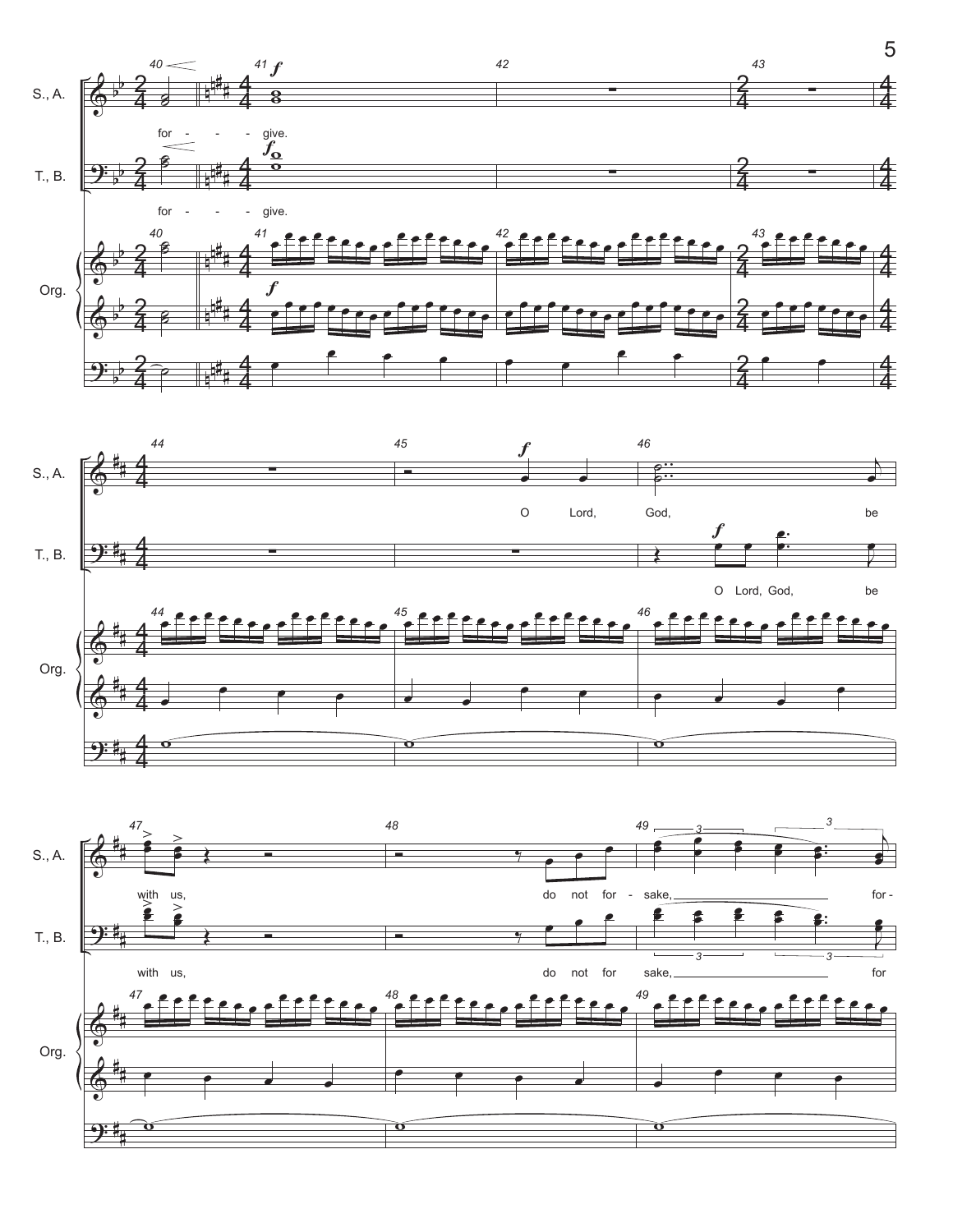



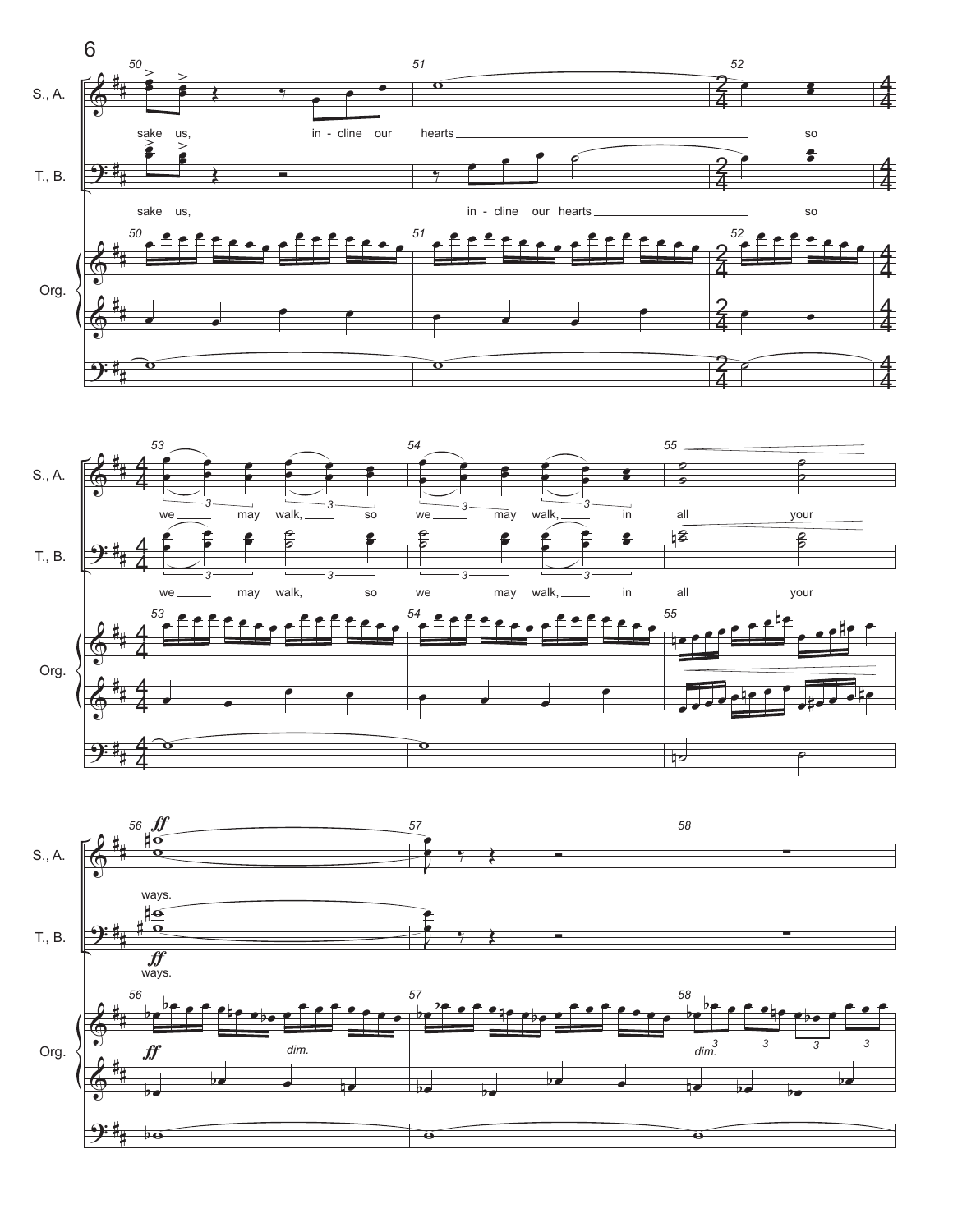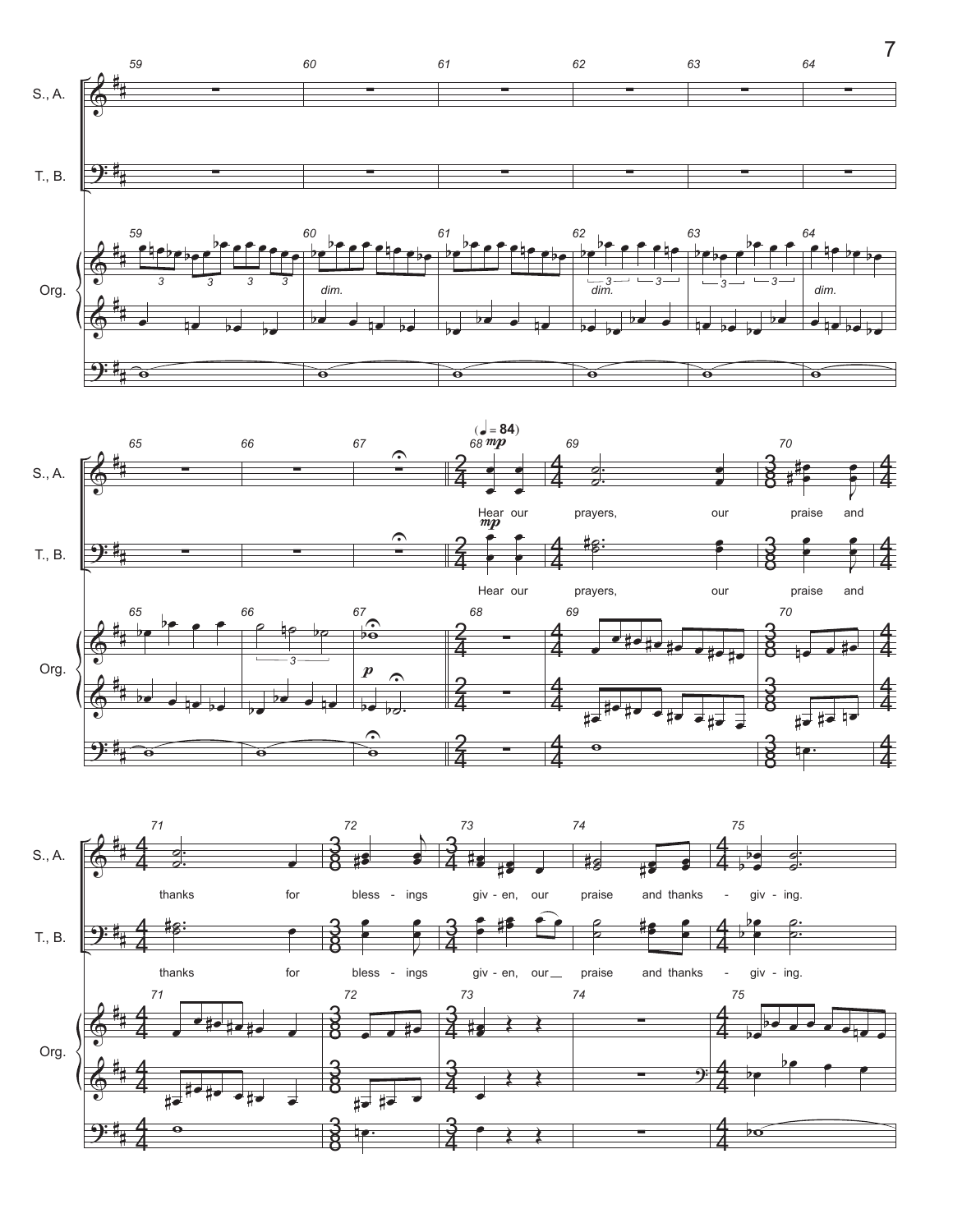



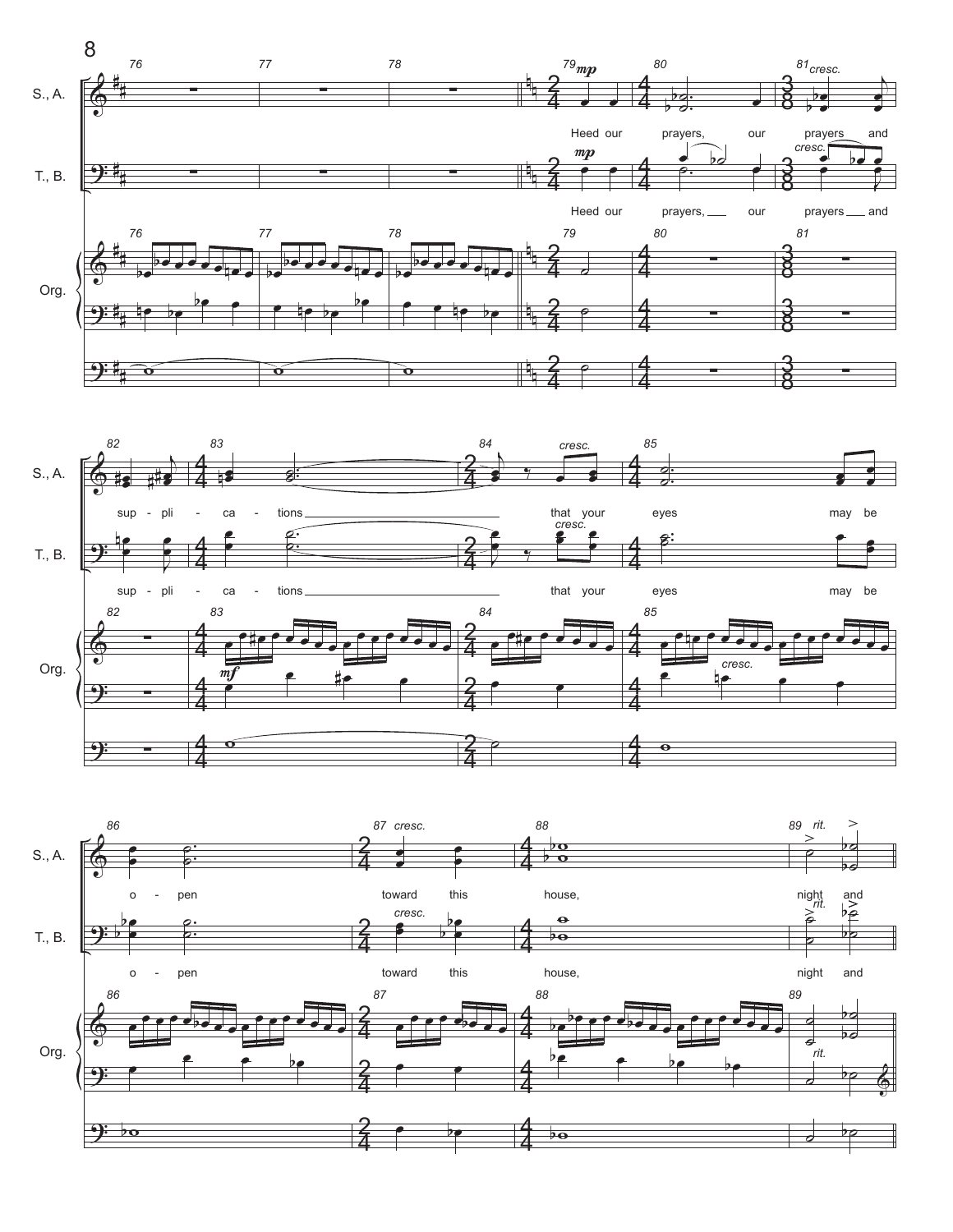